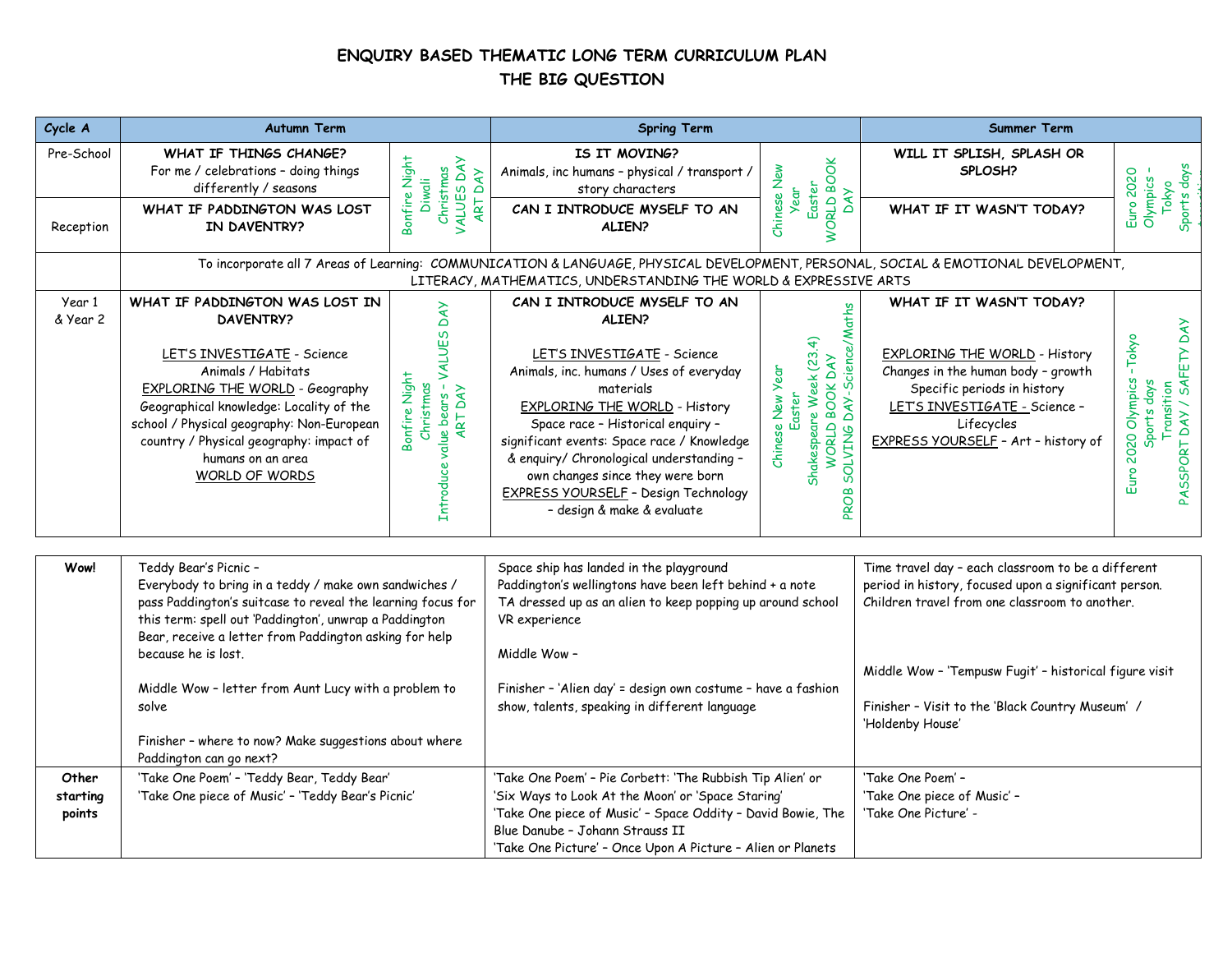| Trips /         | Subway or a café in town - see other sandwiches being      | Space Centre                          | Daventry Museum                                  |
|-----------------|------------------------------------------------------------|---------------------------------------|--------------------------------------------------|
| <b>Visitors</b> | made                                                       | Mum and baby visitors                 | Historical actors to visit school - Tempus Fugit |
|                 | Daventry Museum                                            | Visit from a midwife / health visitor | Black Country Museum or Holdenby House           |
|                 | Pantomime                                                  |                                       |                                                  |
|                 |                                                            |                                       |                                                  |
|                 | EYFS: Walk to the Post office / visit the Christmas lights | EYFS: Winter walk / Spring walk       | EYFS: Summer walk                                |
|                 | Autumn walk                                                |                                       |                                                  |

? MULTICULTURAL WEEK – including Iganga / Europe – is this tied in with Passport day?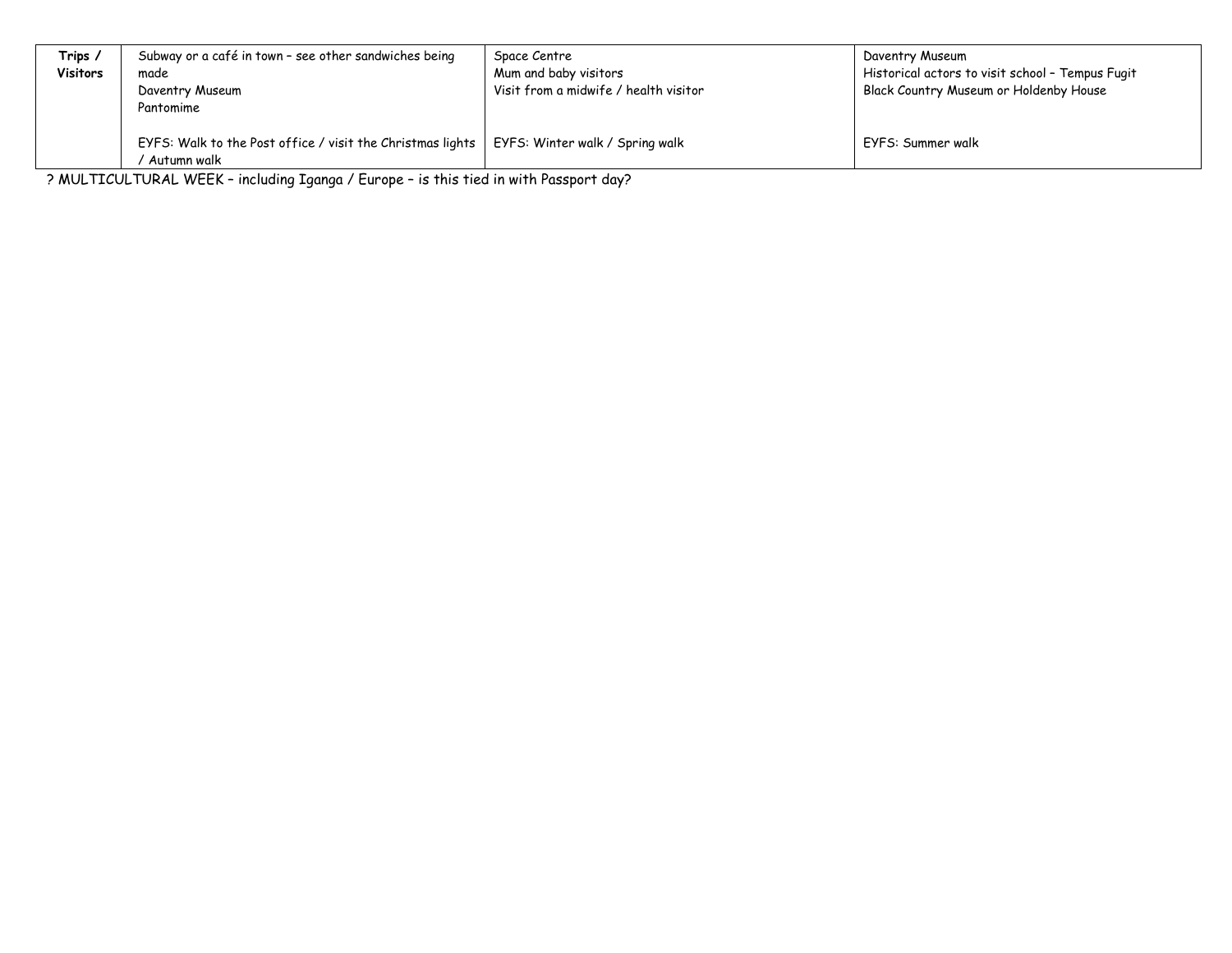| Cycle B                     | <b>Autumn Term</b>                                                                                                                                                                                                                                                                                                                                                                                                                                                                                                                                                                                                                         |                                                                                | <b>Spring Term</b>                                                                                                                                                                                                                                                                   |                                                                                                                                   | <b>Summer Term</b>                                                                                                                                                                                                                                                                                                       |                                                        |
|-----------------------------|--------------------------------------------------------------------------------------------------------------------------------------------------------------------------------------------------------------------------------------------------------------------------------------------------------------------------------------------------------------------------------------------------------------------------------------------------------------------------------------------------------------------------------------------------------------------------------------------------------------------------------------------|--------------------------------------------------------------------------------|--------------------------------------------------------------------------------------------------------------------------------------------------------------------------------------------------------------------------------------------------------------------------------------|-----------------------------------------------------------------------------------------------------------------------------------|--------------------------------------------------------------------------------------------------------------------------------------------------------------------------------------------------------------------------------------------------------------------------------------------------------------------------|--------------------------------------------------------|
| Pre-School<br>Reception     | WHAT IF THINGS CHANGE?<br>For me / celebrations - doing things<br>Bonfire Night<br>differently / seasons<br>I WONDER WHAT IS BEHIND THE<br>DOOR?                                                                                                                                                                                                                                                                                                                                                                                                                                                                                           | VALUES DAY<br>ART DAY<br>Christmas<br><b>Diwali</b>                            | IS IT MOVING?<br>Animals, inc humans - physical / transport /<br>story characters<br>WHAT IF THE SUN DOES NOT<br>SHINE?                                                                                                                                                              | DAY.<br>WORLD BOOK DAY<br>Chinese New Year<br>Science/Maths<br>PROB SOLVING<br>Easter                                             | WILL IT SPLISH, SPLASH OR<br>SPLOSH?<br>HOW DO WE FEED THE WORLD?                                                                                                                                                                                                                                                        | PASSPORT DAY<br>Sports days<br>Transition              |
|                             |                                                                                                                                                                                                                                                                                                                                                                                                                                                                                                                                                                                                                                            |                                                                                | To incorporate all 7 Areas of Learning: COMMUNICATION & LANGUAGE, PHYSICAL DEVELOPMENT, PERSONAL, SOCIAL & EMOTIONAL DEVELOPMENT,<br>LITERACY, MATHEMATICS, UNDERSTANDING THE WORLD & EXPRESSIVE ARTS                                                                                |                                                                                                                                   |                                                                                                                                                                                                                                                                                                                          |                                                        |
| Year 1<br>& Year 2          | I WONDER WHAT IS BEHIND THE<br>DOOR?<br>WORLD OF WORDS - Literacy<br>Reading - applying phonic knowledge,<br>reading common exception words, reading<br>books aloud, become familiar with key<br>stories, participate in discussions about<br>Bonfire Night<br>what is read to them<br>Writing - narratives by applying spelling<br>rules/phonic knowledge, saying out loud<br>what they would like to write, using<br>conjunctions<br>Handwriting - forming letters correctly,<br>using spacing between words<br><b>EXPRESS YOURSELF - Design Technology:</b><br>hinges and levers<br>LET'S INVESTIGATE - Science - everyday<br>materials | - VALUES DAY<br>Christmas<br><b>ART DAY</b><br>value bears<br><b>Introduce</b> | WHAT IF THE SUN DOES NOT<br>SHINE?<br>LET'S INVESTIGATE - Science<br>Plants / Seasonal changes - light & dark<br><b>EXPLORING THE WORLD - Geography</b><br>Physical geography: Seasons / Geographical<br>knowledge: continents, oceans, equator<br>EXPRESS YOURSELF - Art and design | DAY-Science/Maths<br>Shakespeare Week (23.4)<br>WORLD BOOK DAY<br>Chinese New Year<br>Easter<br><b>SOLVING</b><br>$\infty$<br>Dda | HOW DO WE FEED THE WORLD?<br>LET'S INVESTIGATE - Science<br>Living things and their habitats - food<br>chains / Animals - carnivores,<br>herbivores, omnivores / Animals<br>including humans - basics of survival<br><b>EXPLORING THE WORLD - Geography</b><br>- Geographical skills and field work /<br>Place knowledge | PASSPORT DAY / SAFETY DAY<br>Sports days<br>Transition |
| Wow!                        | Different types of doors to be scattered all around school<br>- inside and out - 'where do they go? What is behind<br>them?'<br>Middle Wow - Crystal Maze event - problem solving how to<br>get through doors; a variety of doors in each classroom,<br>tour the school<br>Finisher - Christmas - does Christmas look the same behind<br>every door?                                                                                                                                                                                                                                                                                       |                                                                                | The big 'switch off' - stories in the dark / lunch in the<br>dark<br>Middle Wow - A day in the light: everything switched on<br>Finisher - Shadow art / weather day- making prisms                                                                                                   |                                                                                                                                   | Global picnic - collect your boarding pass and travel to<br>different destinations. Children try and cook different<br>cuisine<br>Middle Wow - Ducks/chicks, caterpillars<br>Finisher - Invite parents for a meal / drink                                                                                                |                                                        |
| Other<br>starting<br>points | The environment:<br>Fairy doors / Magical doors / Trap doors, flying books<br>dangling from the ceiling, large old keys, actual doors<br>everywhere<br>Role Play - Guess Who                                                                                                                                                                                                                                                                                                                                                                                                                                                               |                                                                                | The environment:<br>Blacked out areas of school / a really dark corridor/ a<br>really light corridor with lots of growing objects in it<br>Black out event                                                                                                                           |                                                                                                                                   | The environment:<br>Vegetable patches and gardening around school<br>Forest school                                                                                                                                                                                                                                       |                                                        |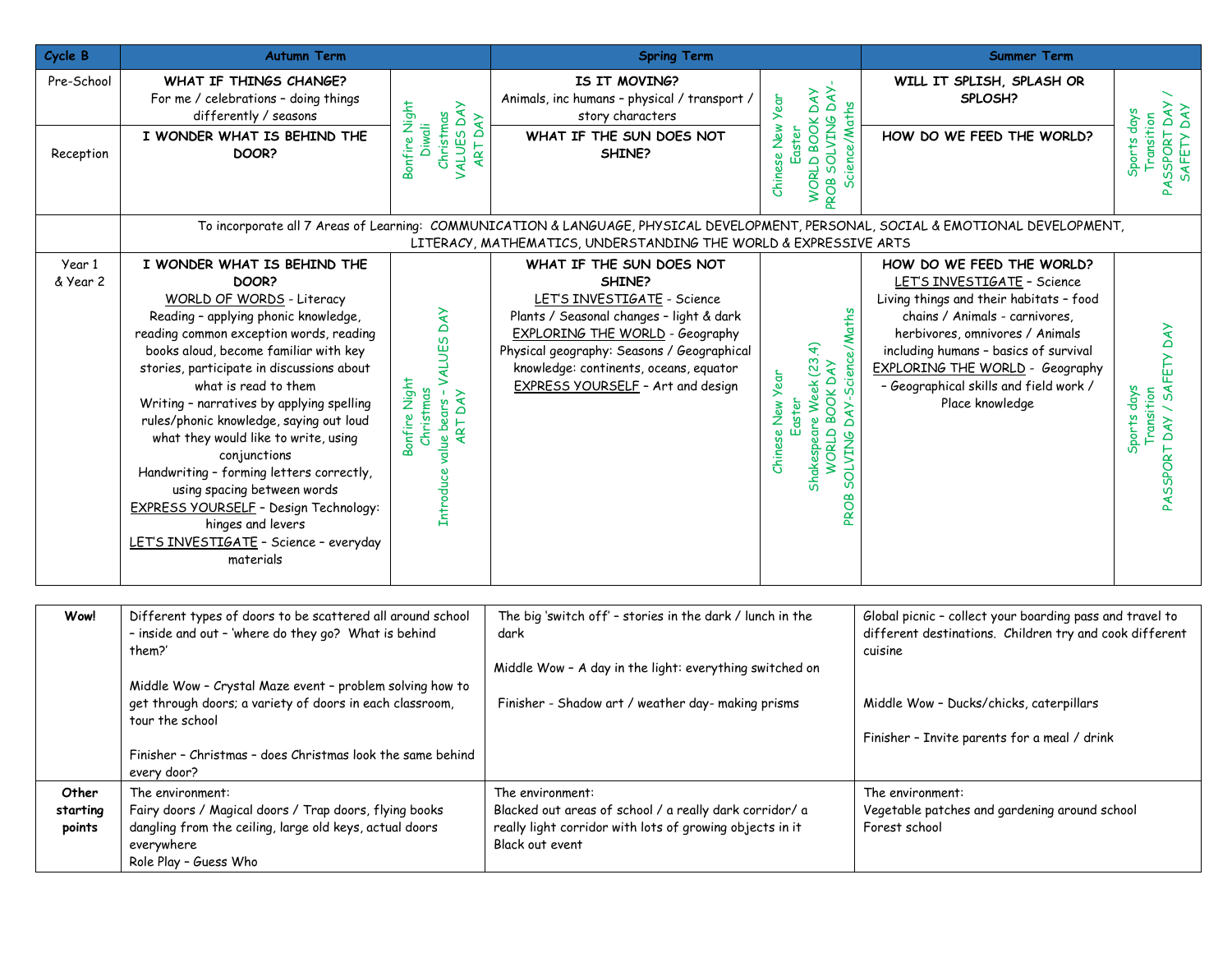| Trips,          | Salcey Forest / Muddy Schools / Think Tank Museum            | Community walk                               | Visit local restaurants - Indian, Chinese, Turkish /Visit |
|-----------------|--------------------------------------------------------------|----------------------------------------------|-----------------------------------------------------------|
| <b>Visitors</b> | Everdon - year 2                                             | Artist in residence - demonstration art work | pizza parlour to make pizza / Visit supermarkets          |
|                 |                                                              |                                              | Visit to a local farm                                     |
|                 | EYFS: Walk to the Post office / visit the Christmas lights / |                                              | Everdon – year 2                                          |
|                 | Autumn walk                                                  |                                              |                                                           |
|                 |                                                              | EYFS: Winter walk / Spring walk              | EYFS: Summer walk                                         |
|                 | Pantomime                                                    |                                              |                                                           |